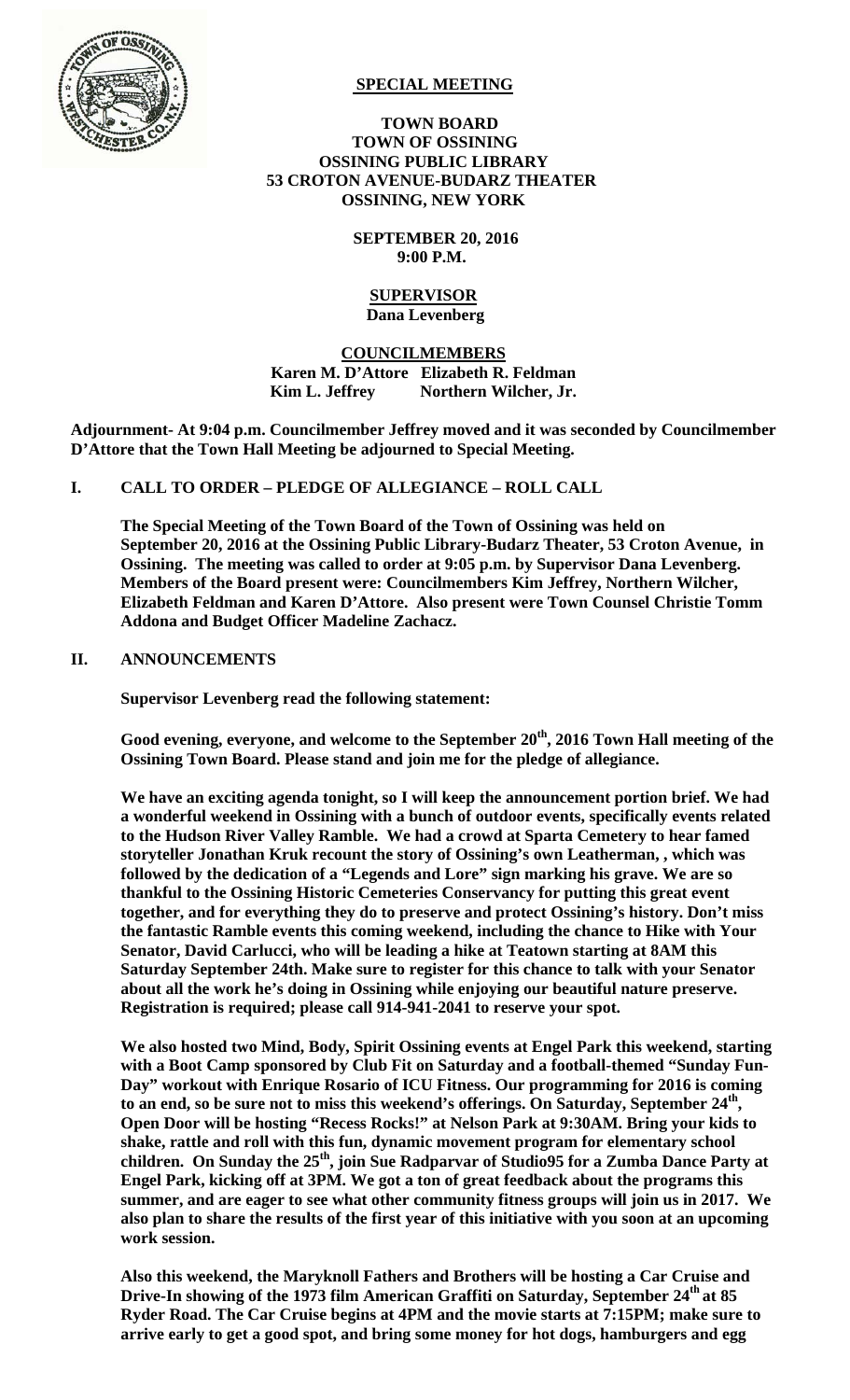**creams, delivered to you via car hop! And of course, DJ Johnny G will be there supplying the tunes!** 

**On Sunday the 25th, Shattemuc Yacht Club will be hosting the Ossining Food Pantry for their 28th Annual Celebration from 4 to 7PM. Tickets are \$50 each, and if you plan to attend, please park on the river side of the train station. Shuttles will be provided down to Shattemuc, there will be no parking on site.** 

**Assemblywoman Sandy Galef and Senator David Carlucci will be hosting their Senior Fair NEXT Thursday, September 29<sup>th</sup>, between 10AM and 1PM at the Community Center. All are welcome to learn about services and resources available to our seniors and their caregivers.** 

Finally, Green Ossining's Fall tag sale is scheduled for October 1<sup>st</sup> between 10AM and 4PM. **Now is just as good a time as any to clean out your garage and make room for your shovels this winter. To register your home on the Tag Sale list, visit www.greenossining.org/tagsale.** 

**As for tonight, we have three exciting presentations to share with you. Our Ossining School Superintendent Ray Sanchez is here to present the Ossining Basics, a community-wide program designed to help get every child in our community from birth to age three the preliteracy skills they need to thrive in school. This program, modeled on one recently rolled out in Boston, is a simple collective impact initiative with five basic messages for parents, caregivers, and anyone that interacts with children to know to help all of our littlest children ready to learn.** 

**We also have Victoria Cafarelli from my office here tonight to present some more details on a project for which we have applied for several grants to fund. The most recent grant we applied to was a joint application between the Village and Town of Ossining and New Castle for a project that will connect open spaces to commercial corridors from the train station in Ossining all the way to the popular North County Trailway in Millwood via biking and walking trails. We have gotten a lot of local support for this project, and it's something we are hopeful will come to fruition soon for our collective benefit.** 

**Finally, Julia Rivera from LiveOnNY is here to share a program that we're really excited**  about. October 6<sup>th</sup> will be Organ Donor Enrollment Day throughout much of New York **State, and we want Ossining to lead the way and show what we're really made of, so we formed Team Ossining. We need to do our part to get NY State off of the bottom of the list**  of organ donor registrants. Right now we are 50<sup>th</sup> out of 50 states in the US—not something **we like to brag about, especially since we have 120,000 people on the waiting list. Julia shared this presentation with us and with Mayor Gearity last week, and I believe you'll be as excited to participate as we are!** 

**After all three presentations, we will be holding a Special Meeting to pass some resolutions clarifying the high bidders in our Foreclosure Auctions, and a resolution authorizing New York State DOT to relocate a Town sewer as part of a major project at Route 134 and 9A. However, we also have a resolution with some sad news. Our Planning Board Chair Ingrid Richards has resigned, and we have a resolution to formally accept that resignation, as well as a resolution to name an Acting Chair. Ingrid has long been a fixture in Ossining, and was ready and willing to step in when the Town needed help on the Planning Board. Ingrid is known for being strong, yet measured, decisive yet thoughtful, and she has been a valuable asset to the Town these past two years. Your new Town is lucky to have you and your wonderful family, and we will miss you dearly. Ingrid, please join us and be recognized.** 

## **III. PUBLIC COMMENT ON AGENDA ITEMS**

## **IV. BOARD RESOLUTIONS**

# **A. Planning Board- Resignation**

**Councilmember D'Attore moved and it was seconded by Councilmember Wilcher that the following be approved:** 

**Resolved, that the Town Board hereby accepts, with regret, the resignation of Town**  Planning Board Chair Ingrid Richards, effective September 7<sup>th</sup>, 2016.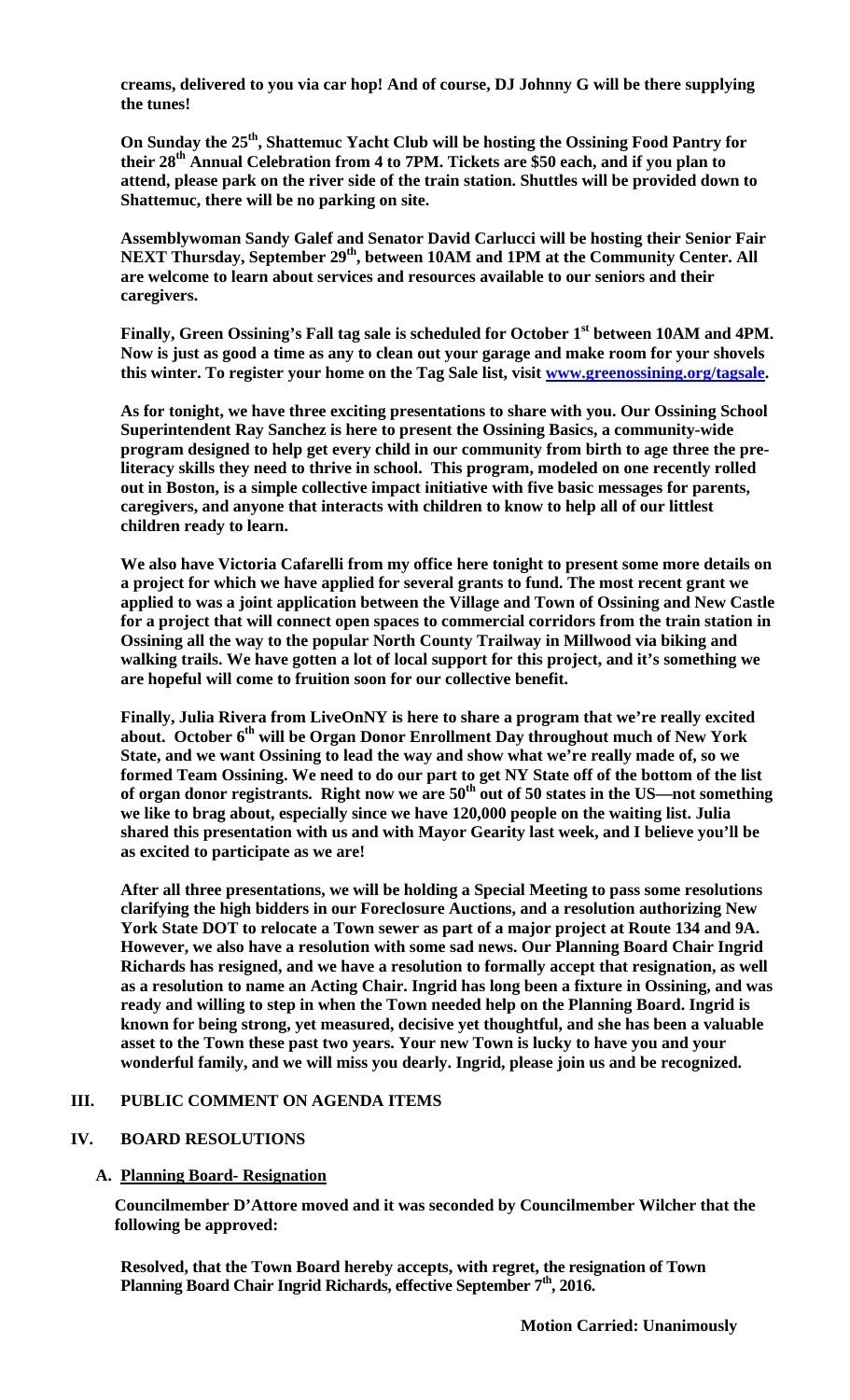## **B. Planning Board- Temporary Appointment**

**Councilmember D'Attore moved and it was seconded by Councilmember Jeffrey that the following be approved:** 

**Resolved, that the Town Board hereby appoints Ching Wah Chin, Ossining, to the position of Acting Chair of the Town Planning Board, effective September 21st, 2016.** 

 **Motion Carried: Unanimously**

## **C. Acceptance of High Bid- Hunter Street Lot, Buyer Name Amendment**

**Councilmember Jeffrey moved and it was seconded by Councilmember D'Attore that the following be approved:** 

**Whereas, the Town Board of the Town of Ossining passed a resolution on Tuesday,**  September 13<sup>th</sup>, 2016, accepting the high bid for the Hunter Street lot auctioned on August **10th, 2016; and** 

**Whereas, the high bidder was named as Karl Dibble of KWD Realty Inc, Irvington NY, and would now like to be identified differently, as Hunter Lot LLC in all purchase documents for the property;** 

**Now therefore be it Resolved, that the Town Board amends the resolution of September 13th, 2016 to read as follows:** 

**"Whereas, pursuant to a judgment of foreclosure for unpaid taxes, entered by the Supreme Court of The State of New York, Westchester County, the Town of Ossining conducted an auction of foreclosed properties at 16 Croton Avenue at 1PM on August 10th, 2016, in order to sell off properties with delinquent taxes owed to the Town of Ossining, one of which was a vacant lot on Hunter Street, Tax ID# 97.7-2-70; and** 

**Whereas, all present had the opportunity to register and become "Qualified Bidders" to bid on the three properties for sale, under the condition that the party offering the highest purchase price would be awarded the property, subject to a resolution approving such sale by the Town Board of the Town of Ossining; and,** 

**Whereas, Mr. Karl Dibble of Hunter Lot LLC, was the successful bidder at a bid price of \$51,000; and** 

**Now therefore, be it Resolved that the Town accepts the high bid of \$51,000 for the property at Hunter Street, submitted by Mr. Karl Dibble, the Town is authorized to accept a deed for the property from the Receiver of Taxes in a form approved by Counsel to the Town and The Town Supervisor is authorized to execute a deed as well as all required transfer documents in forms acceptable to Counsel to the Town, effectuating the sale of the premises to the high bidder upon receipt by the Town of the bid price.** 

**Furthermore, upon conveyance of the property to the high bidder, the bidder will pay all real property taxes for the property, as adjusted from the date of conveyance, with all additional accrued interest and/or penalties that may have accrued against the property for unpaid taxes through the day of conveyance being hereby waived."** 

## **Motion Carried: Unanimously**

## **D. RESOLUTION BY THE TOWN OF OSSINING WESTCHESTER COUNTY-For Incorporating Municipal Work And Maintenance of Sewers**

**Councilmember Wilcher moved and it was seconded by Councilmember Feldman that the following be amended:** 

**A resolution authorizing the State of New York to incorporate the relocation of the existing 8 inch sanitary sewer facilities for the Town of Ossining (the Town) in the contract for the replacement of culverts PIN 8812.14/D262855, S.H. 768, County of Westchester (the contract).**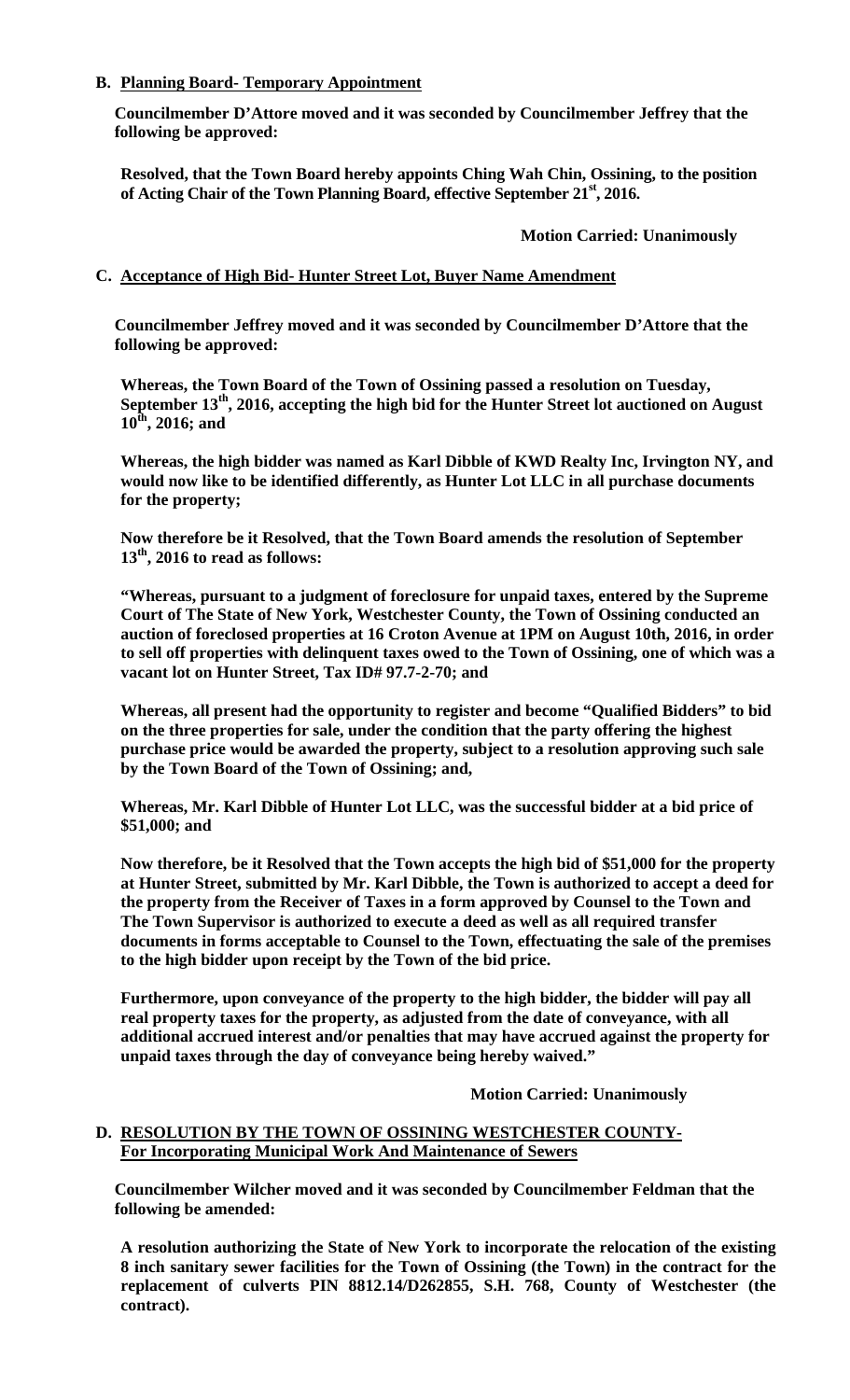**WHEREAS, Section 10, Subdivision 27 of the New York Highway Law provides, in part, that the Commissioner of Transportation shall have the power, upon the request of the municipality, to perform for and at the expense of the State of New York, any work of construction or reconstruction, including the removal and relocation of facilities, and including the acquisition of permanent easements, provided the Commissioner of Transportation deems it practicable to perform such work in connection with the performance of any work of construction, reconstruction, or improvement; and** 

**WHEREAS, the State of New York is presently preparing contract plans for the construction, reconstruction, or improvement of culvert replacements, which involves the relocation of sewer facilities and acquisition of permanent easements; and** 

**WHEREAS, said construction, reconstruction, or improvement can be undertaken in conjunction with the construction of the aforesaid culvert replacement at a substantial ultimate savings to the Town of Ossining; and** 

**WHEREAS, the Town will provide the New York State Department of Transportation with Westchester County Health Department approved plans for the relocation of the 8 inch sanitary sewer facilities; and** 

**WHEREAS, pursuant to Section 10, Subdivision 24 of the Highway Law the Town of Ossining has requested the State will provide for the relocation of sewers, including acquisition of permanent easements, as shown on the contract plans relating to the project; and** 

**WHEREAS, the service life of the relocated and/or replaced utilities has not been extended.** 

**NOW, THEREFORE, BE IT RESOLVED that the Town of Ossining in regular meeting convened, petitions the New York State Department of Transportation as follows:** 

**Petition 1. The State of New York is hereby authorized to proceed with the necessary arrangements to incorporate the relocation of the existing 8 inch sanitary sewer relocation as designed by the Town in the contract for the construction, reconstruction, or improvements of replacement of culverts with the cost of said construction and necessary work in connection therewith, in addition to the acquisition of permanent easements, to be borne by the State of New York.** 

**Petition 2. The Town of Ossining will maintain said sewers subsequent to the construction thereof.** 

**Petition 3. The Town of Ossining will accept the property rights acquired for the sewer relocation via a quit claim deed subsequent to the construction thereof and make accommodations for said acceptance.** 

**Petition 4. This resolution shall take effect immediately.** 

**BE IT FURTHER RESOLVED, that the Supervisor of the Town of Ossining is hereby authorized to execute all necessary agreements, certifications, deeds or documents on behalf of the Town of Ossining with the New York State Department of Transportation to accept said property rights.** 

**BE IT FURTHER RESOLVED that the Clerk of this Board is hereby directed to transmit five (5) certified copies of the forgoing resolution to the New York State Department of Transportation.** 

 **Motion Carried: Unanimously** 

#### **E. Acceptance of High Bid- 27 Secor Road, Buyer Name Amendment**

**Councilmember D'Attore moved and it was seconded by Councilmember Wilcher that the following be approved:** 

**Whereas, the Town Board of the Town of Ossining passed a resolution on Tuesday,**  September 13<sup>th</sup>, 2016, accepting the high bid for 27 Secor Road auctioned on August 10<sup>th</sup>, **2016; and**

**Whereas, the high bidder was named as Pedro Silva of I&P Realty Corp, Ossining, and would now like to be identified differently, as 27 Secor Corp. in all purchase documents for the property;**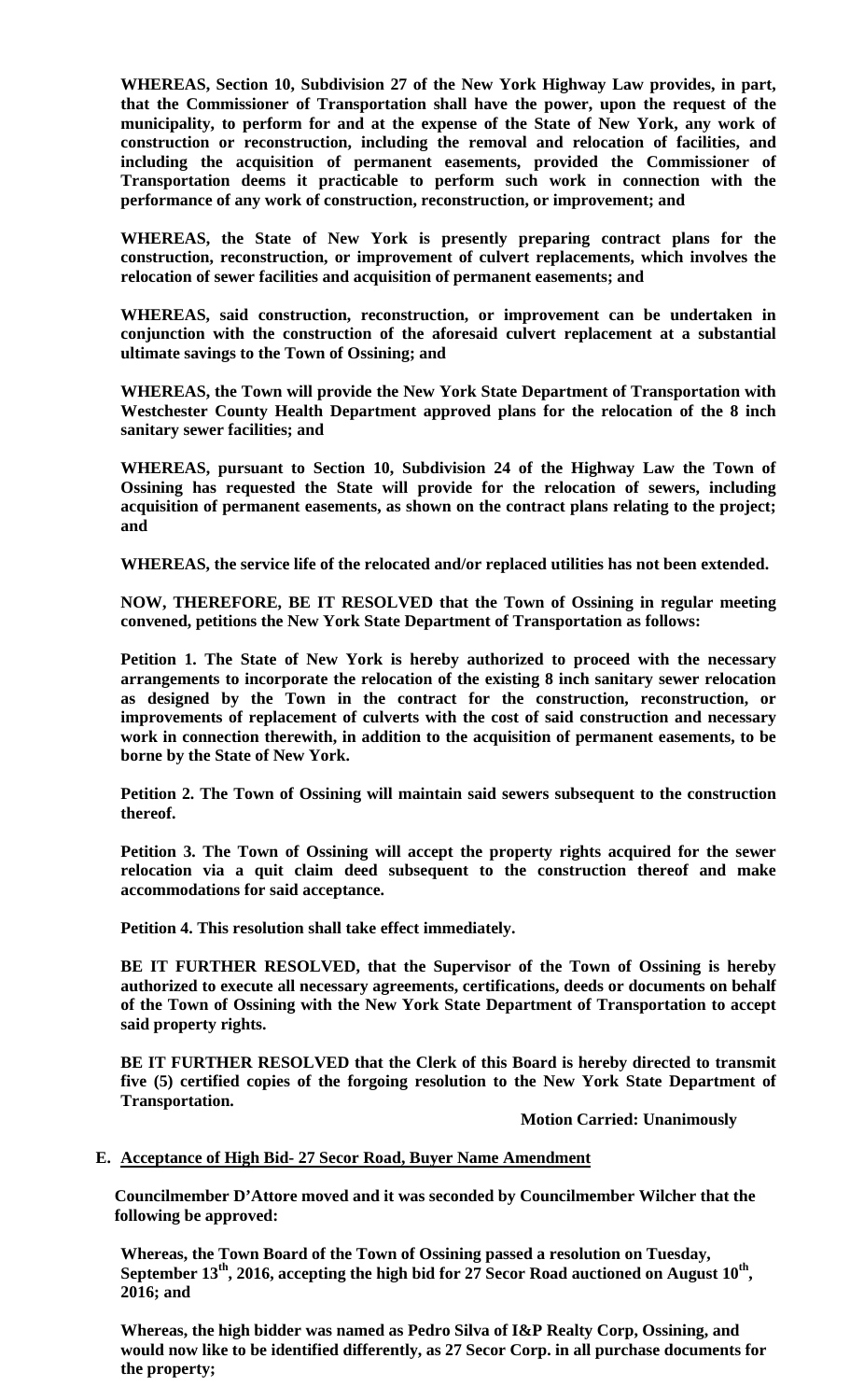**Now therefore be it Resolved, that the Town Board amends the resolution of September 13th, 2016 to read as follows:** 

"**Whereas, pursuant to a judgment of foreclosure for unpaid taxes, entered by the Supreme Court of The State of New York, Westchester County, the Town of Ossining conducted an auction of foreclosed properties at 16 Croton Avenue at 1PM on August 10th, 2016, in order to sell off properties with delinquent taxes owed to the Town of Ossining, one of which was 27 Secor Road, Tax ID# 97.7-1-41; and** 

**Whereas, all present had the opportunity to register and become "Qualified Bidders" to bid on the three properties for sale, under the condition that the party offering the highest purchase price would be awarded the property, subject to a resolution approving such sale by the Town Board of the Town of Ossining; and,** 

**Whereas, Mr. Pedro Silva of 27 Secor Corp., was the successful bidder at a bid price of \$159,000; and** 

**Now therefore, be it Resolved that the Town accepts the high bid of \$159,000 for the property at 27 Secor Road, submitted by Mr. Pedro Silva of 27 Secor Corp., the Town is authorized to accept a deed for the property from the Receiver of Taxes in a form approved by** 

**Counsel to the Town and The Town Supervisor is authorized to execute a deed as well as all required transfer documents in forms acceptable to Counsel to the Town, effectuating the sale of the premises to the high bidder upon receipt by the Town of the bid price.** 

**Furthermore, upon conveyance of the property to the high bidder, the bidder will pay all real property taxes for the property, as adjusted from the date of conveyance, with all additional accrued interest and/or penalties that may have accrued against the property for unpaid taxes through the day of conveyance being hereby waived."** 

**Motion Carried: Unanimously** 

#### **F. Acceptance of Second Highest Bid- 18 Sarah Street**

**Councilmember Wilcher moved and it was seconded by Councilmember Wilcher that the following be amended:** 

**Whereas, pursuant to a judgment of foreclosure for unpaid taxes, entered by the Supreme Court of The State of New York, Westchester County, the Town of Ossining conducted an auction of foreclosed properties at 16 Croton Avenue at 1PM on August 10th, 2016, in order to sell off properties with delinquent taxes owed to the Town of Ossining, one of which was 18 Sarah Street, Tax ID# 89.15-4-50; and** 

**Whereas, all present had the opportunity to register and become "Qualified Bidders" to bid on the four properties for sale, under the condition that the party offering the highest purchase price would be awarded the property, subject to a resolution approving such sale by the Town Board of the Town of Ossining; and,** 

**Whereas, Mr. Willman A. Morocho, Ossining, NY, was the successful bidder at a bid price of \$70,000; and** 

**Whereas, Mr. Morocho contacted the Receiver of Taxes and expressed that he is no longer interested in the sale and will default his \$2500 deposit; and** 

**Whereas, the Receiver of Taxes contacted the second highest bidder, Mr. Mark Brown, Bronx, NY, who bid \$69,000 and who expressed that he would like to purchase the property;** 

**Now therefore, be it Resolved that the Town accepts the high bid of \$69,000 for the property at 18 Sarah Street, submitted by Mr. Mark Brown, the Town is authorized to accept a deed for the property from the Receiver of Taxes in a form approved by Counsel to the Town and The Town Supervisor is authorized to execute a deed as well as all required transfer documents in forms acceptable to Counsel to the Town, effectuating the sale of the premises to the high bidder upon receipt by the Town of the bid price.** 

**Furthermore, upon conveyance of the property to the high bidder, the bidder will pay all real property taxes for the property, as adjusted from the date of conveyance, with all**